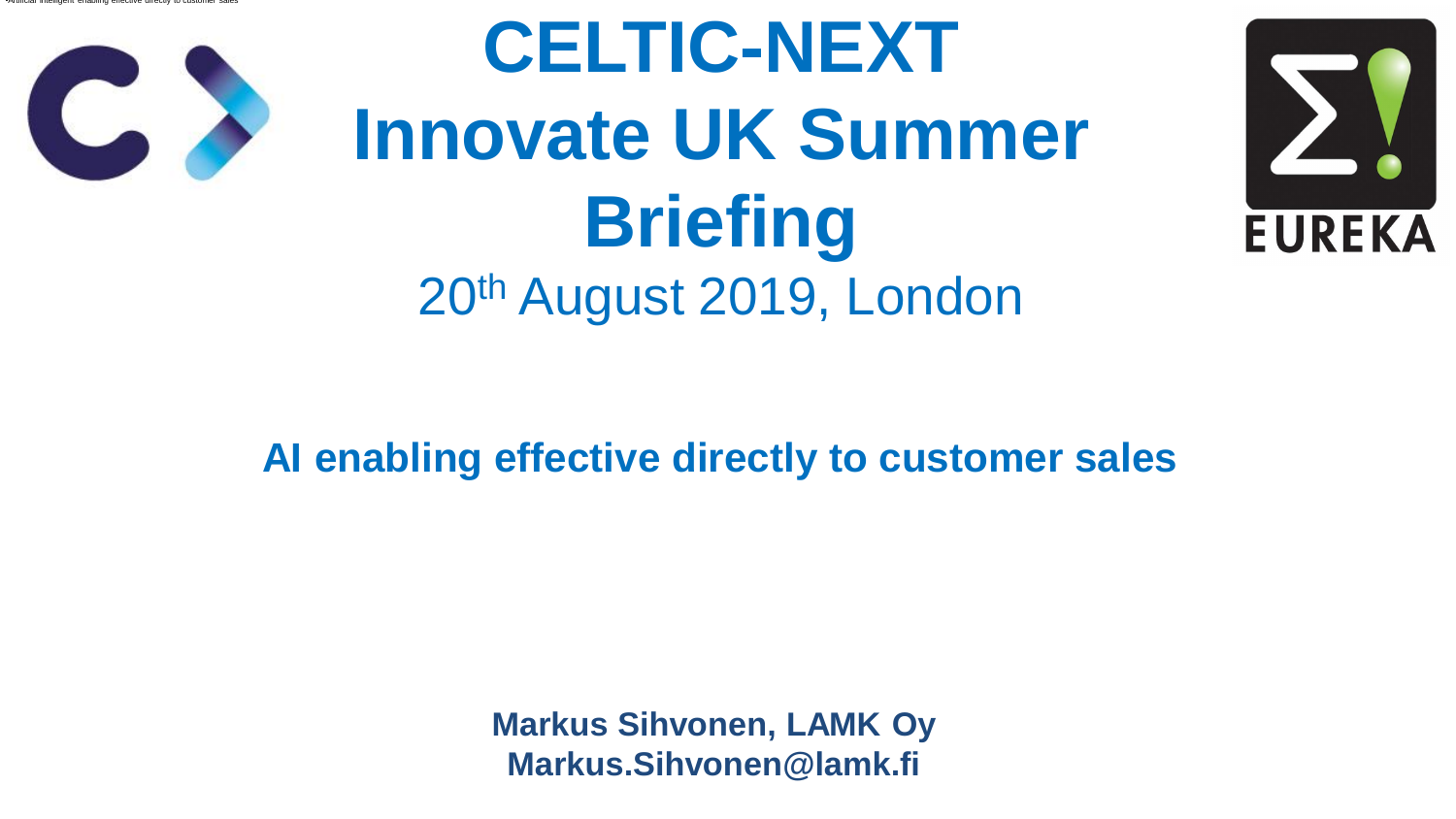# AI laboratory

### *Recent results*

• *Micro weather analyser from live video feed: rain, sun,* 

• *Traffic counter from video feed: pedestrian, bicycle,*  • *CO2 analyser for mobility. Measures in real time users CO2 emissions while mobile. Recognizes walking,* 

- *snow, ice*
- *car, bus and direction of a traffic*
- *bicycling, car, bus, train, tram and metro.*  <https://www.smartlahti.fi/citicap/>

*Focus on commercial AI applications*

www.celticnext.eu **Proposal Name, Your Name, affiliation & e-mail of presenter** 

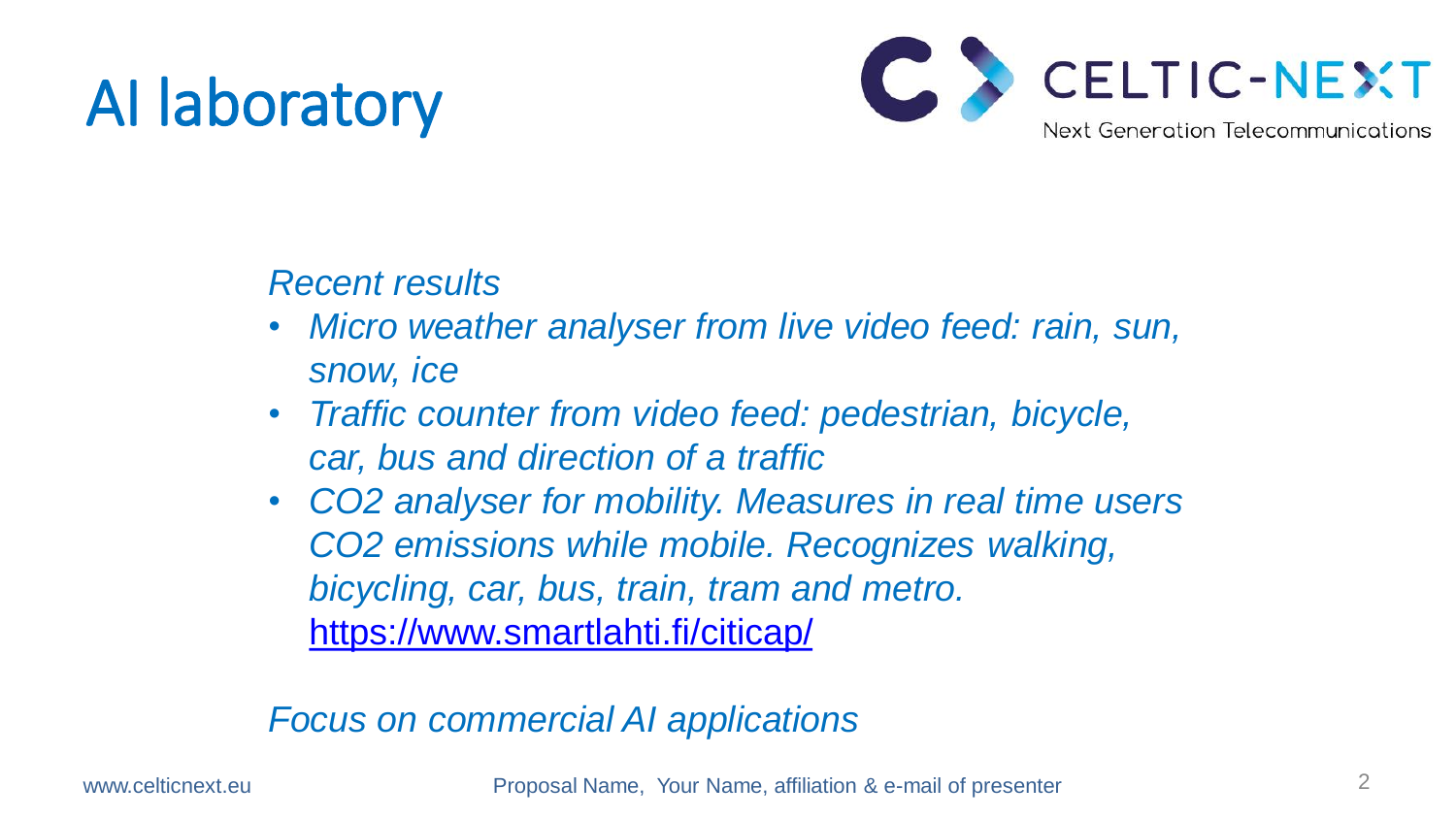# Proposal Introduction (1)

Goal is to enable producers / manufactures of services *and products to market and sell them directly to consumers by utilising AI technologies.*

- *How to define / find potential customers?*
	- *On heterogeneous markets?*
- *How to make customer experience pleasant?*
- *How to organise logistics?*
- *What are requirements for business ecosystem?* - *What are needed tools?*
- 
- *How to do all above cost effective?*

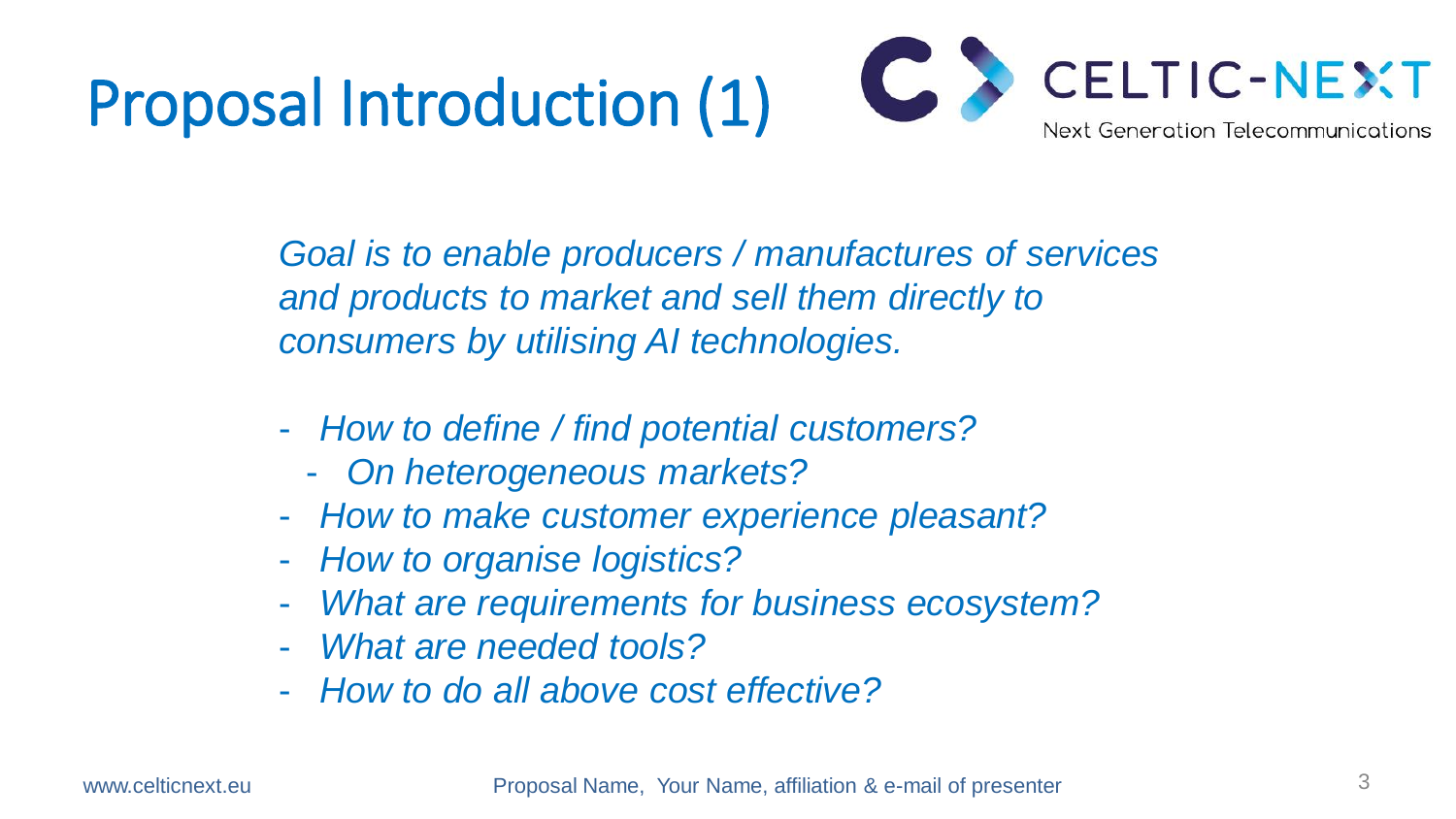## Partners

4

*Upseller Oy, Finland - AI chat bot services GreenPeak Oy, Finland - Ecosystem analysis ETM LtD, South Korea - AI logictic systems LAMK OY / LAB Oy, Finland - AI solutions*

www.celticnext.eu **Proposal Name, Your Name, affiliation & e-mail of presenter**